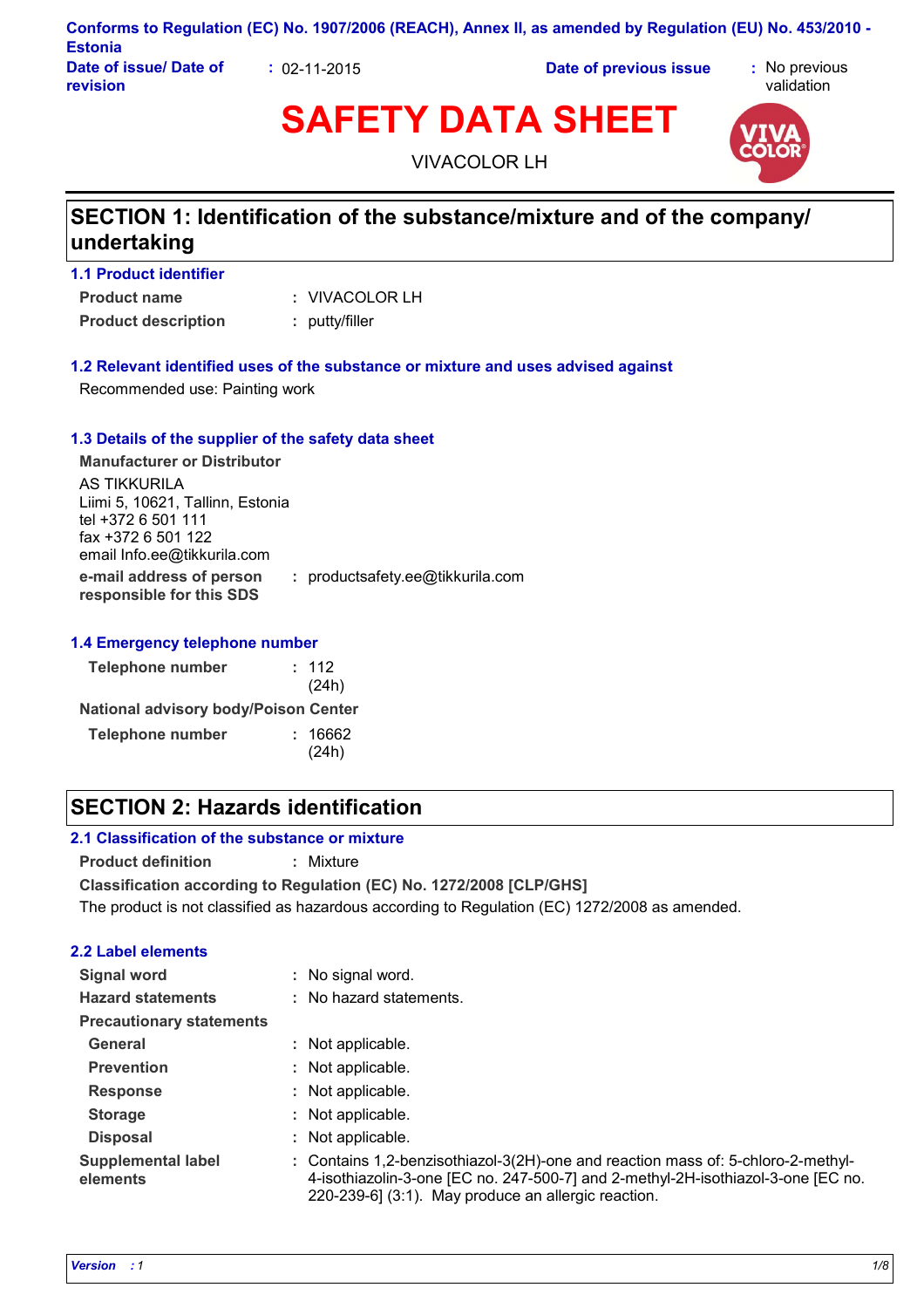#### **2.3 Other hazards**

**Other hazards which do : not result in classification** : None known.

# **SECTION 3: Composition/information on ingredients**

|                                                                                                                                                     |                                 |         | <b>Classification</b>                                                                                                                                                                                                                         |              |
|-----------------------------------------------------------------------------------------------------------------------------------------------------|---------------------------------|---------|-----------------------------------------------------------------------------------------------------------------------------------------------------------------------------------------------------------------------------------------------|--------------|
| <b>Product/ingredient</b><br>name                                                                                                                   | <b>Identifiers</b>              | $\%$    | <b>Regulation (EC) No.</b><br>1272/2008 [CLP]                                                                                                                                                                                                 | <b>Notes</b> |
| 1,2-benzisothiazol-3(2H)-one                                                                                                                        | EC: 220-120-9<br>CAS: 2634-33-5 | < 0.05  | Acute Tox. 4, H302<br>Skin Irrit. 2, H315<br>Eye Dam. 1, H318<br>Skin Sens. 1, H317<br>Aquatic Acute 1, H400<br>Aquatic Chronic 2, H411                                                                                                       |              |
| reaction mass of: 5-chloro-2-methyl-<br>4-isothiazolin-3-one [EC no.<br>247-500-7] and 2-methyl-2H-<br>isothiazol-3-one [EC no. 220-239-6]<br>(3:1) | CAS: 55965-84-9                 | < 0.001 | Acute Tox. 3, H301<br>Acute Tox. 3, H311<br>Acute Tox. 3, H331<br>Skin Corr. 1B, H314<br>Skin Sens. 1, H317<br>Aquatic Acute 1, H400<br>Aquatic Chronic 1, H410<br>See Section 16 for the full<br>text of the H statements<br>declared above. |              |

There are no additional ingredients present which, within the current knowledge of the supplier and in the concentrations applicable, are classified as hazardous to health or the environment, are PBTs or vPvBs or have been assigned a workplace exposure limit and hence require reporting in this section.

Occupational exposure limits, if available, are listed in Section 8.

Notes, if applicable, refer to Notes given in Annex VI of 1272/2008/EC.

### **SECTION 4: First aid measures**

#### **4.1 Description of first aid measures**

| General             | : In all cases of doubt, or when symptoms persist, seek medical attention. Show this<br>safety data sheet or label to the doctor if possible.                                                        |
|---------------------|------------------------------------------------------------------------------------------------------------------------------------------------------------------------------------------------------|
| Eye contact         | : Check for and remove any contact lenses. Immediately flush eyes with plenty of<br>lukewarm water, keeping eyelids open. Continue to rinse for at least 10 minutes.                                 |
| <b>Inhalation</b>   | : Remove to fresh air.                                                                                                                                                                               |
| <b>Skin contact</b> | : Wash skin thoroughly with soap and water or use recognized skin cleanser. Do<br>NOT use solvents or thinners.                                                                                      |
| Ingestion           | : If accidentally swallowed rinse the mouth with plenty of water (only if the person is<br>conscious). If significant amounts have been swallowed or if symptoms persist,<br>seek medical attention. |

#### **4.2 Most important symptoms and effects, both acute and delayed**

See Section 11 for more detailed information on health effects and symptoms.

Contains: 1,2-benzisothiazol-3(2H)-one mixture of: 5-chloro-2-methyl-4-isothiazolin-3-one [EC no. 247-500-7] and 2-methyl-2H -isothiazol-3-one [EC no. 220-239-6] (3:1) May produce an allergic reaction.

#### **4.3 Indication of any immediate medical attention and special treatment needed**

None.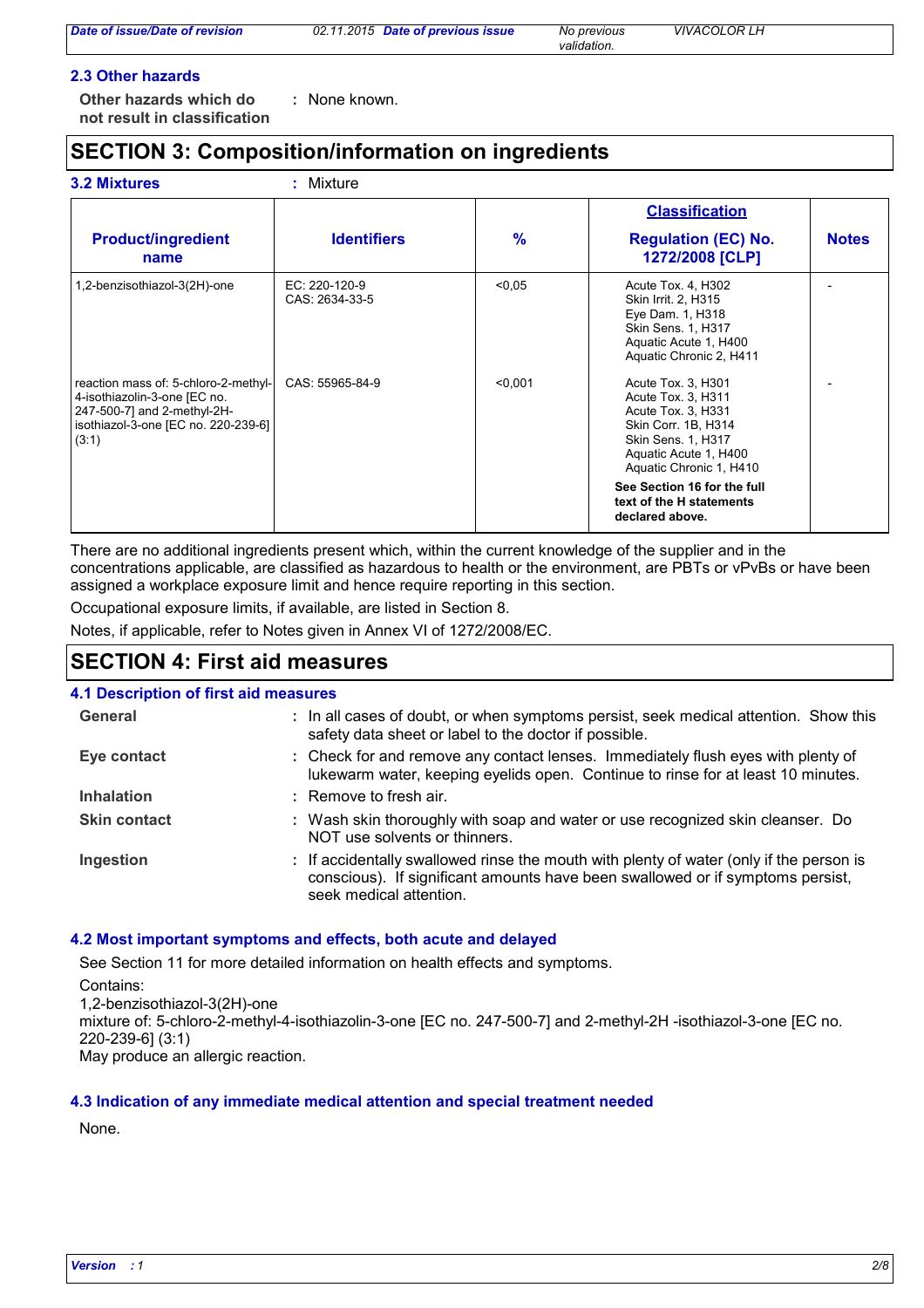*validation.*

# **SECTION 5: Firefighting measures**

| 5.1 Extinguishing media                  |                                                                                                                                                        |
|------------------------------------------|--------------------------------------------------------------------------------------------------------------------------------------------------------|
| Suitable extinguishing<br>media          | : Use an extinguishing agent suitable for the surrounding fire. Recommended:<br>Alcohol resistant foam, CO <sub>2</sub> , powders or water spray/mist. |
| Unsuitable extinguishing<br>media        | : Do not use a direct water jet that could spread the fire.                                                                                            |
|                                          | 5.2 Special hazards arising from the substance or mixture                                                                                              |
| Hazards from the<br>substance or mixture | : This product is not classified as flammable. Fire will produce dense black smoke.<br>Exposure to decomposition products may cause a health hazard.   |

**Hazardous thermal decomposition products** When exposed to high temperatures, may produce hazardous decomposition **:** products, such as carbon monoxide and dioxide, smoke, oxides of nitrogen etc.

#### **5.3 Advice for firefighters**

| Special protective actions<br>for fire-fighters          | Use water spray to keep fire-exposed containers cool. Do not release runoff from<br>fire to drains or watercourses. |
|----------------------------------------------------------|---------------------------------------------------------------------------------------------------------------------|
| <b>Special protective</b><br>equipment for fire-fighters | : Appropriate breathing apparatus may be required.                                                                  |

# **SECTION 6: Accidental release measures**

| <b>6.1 Personal precautions,</b><br>protective equipment and<br>emergency procedures | : Refer to protective measures listed in sections 7 and 8.                                                                                                                                                                                                               |
|--------------------------------------------------------------------------------------|--------------------------------------------------------------------------------------------------------------------------------------------------------------------------------------------------------------------------------------------------------------------------|
| <b>6.2 Environmental</b><br><b>precautions</b>                                       | : Do not allow to enter drains, water courses or soil.                                                                                                                                                                                                                   |
| 6.3 Methods and materials<br>for containment and<br>cleaning up                      | : Contain and collect spillage with non-combustible, absorbent material e.g. sand,<br>earth, vermiculite or diatomaceous earth and place in container for disposal<br>according to local regulations. Preferably clean with water or detergent. Avoid using<br>solvents. |
| 6.4 Reference to other<br><b>sections</b>                                            | : See Section 1 for emergency contact information.<br>See Section 13 for additional waste treatment information.                                                                                                                                                         |

# **SECTION 7: Handling and storage**

| 7.1 Precautions for safe<br>handling                                          | : Avoid contact with skin and eyes. Avoid breathing vapor. Avoid inhalation of dust<br>from sanding. See Section 8 for information on appropriate personal protective<br>equipment. Eating, drinking and smoking should be prohibited in areas where this<br>material is handled and stored. Wash hands before breaks and immediately after<br>handling the product.                                                                           |
|-------------------------------------------------------------------------------|------------------------------------------------------------------------------------------------------------------------------------------------------------------------------------------------------------------------------------------------------------------------------------------------------------------------------------------------------------------------------------------------------------------------------------------------|
| <b>7.2 Conditions for safe</b><br>storage, including any<br>incompatibilities | : Store in original container protected from direct sunlight in a dry, cool and well-<br>ventilated area, away from incompatible materials (see Section 10) and food and<br>drink. Keep container tightly closed. Containers that have been opened must be<br>carefully resealed and kept upright to prevent leakage. Recommended storage<br>temperature is +5°C +25°C. Do not allow to freeze. Store in accordance with local<br>regulations. |
| 7.3 Specific end use(s)                                                       | : None.                                                                                                                                                                                                                                                                                                                                                                                                                                        |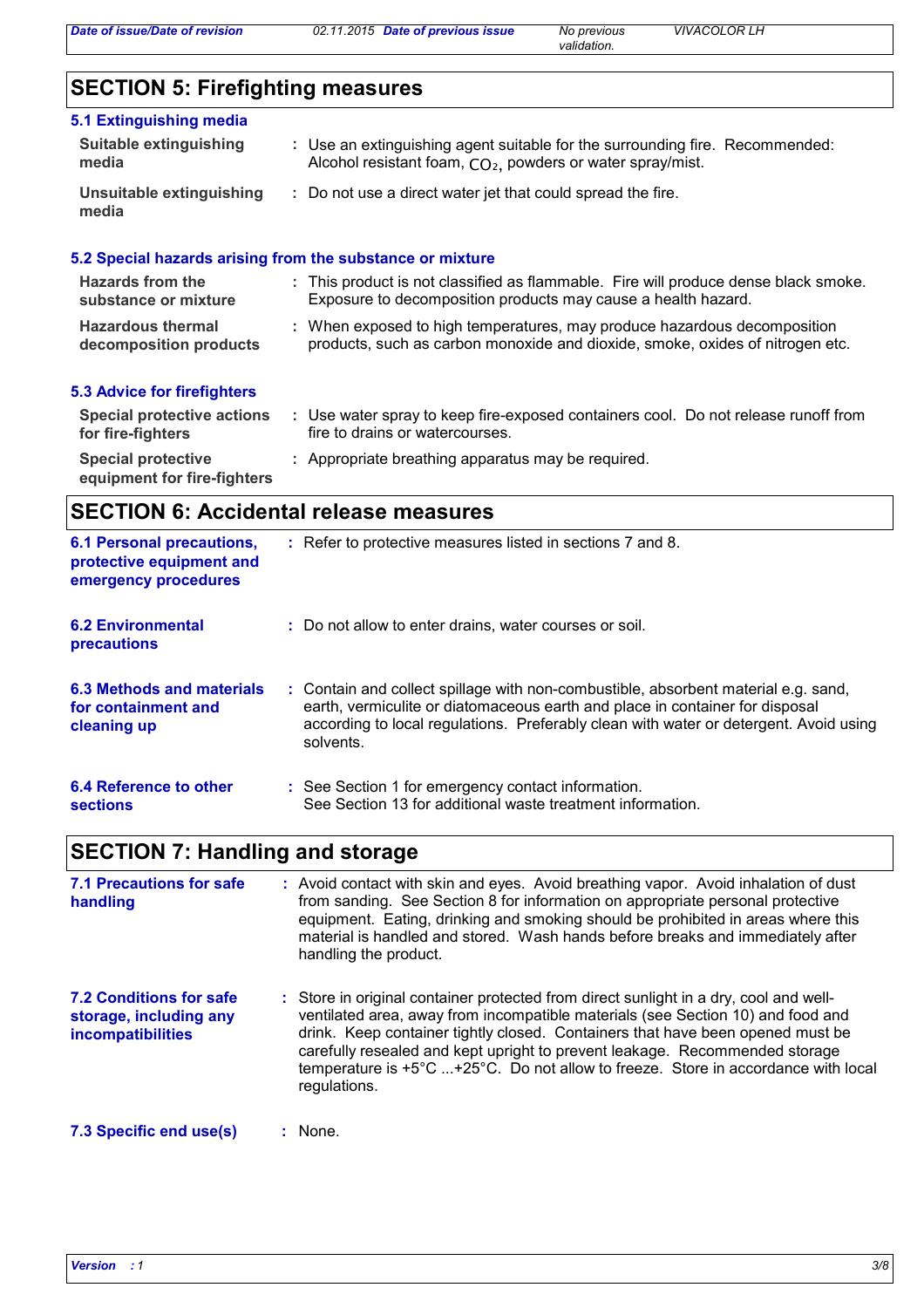# **SECTION 8: Exposure controls/personal protection**

#### **8.1 Control parameters**

**Occupational exposure limits**

No exposure limit value known.

**procedures**

**Recommended monitoring**  If this product contains ingredients with exposure limits, personal, workplace **:** atmosphere or biological monitoring may be required to determine the effectiveness of the ventilation or other control measures and/or the necessity to use respiratory protective equipment.

#### **DNELs/DMELs**

No DNELs/DMELs available.

**PNECs**

No PNECs available.

#### **8.2 Exposure controls**

#### **Appropriate engineering controls**

Provide adequate ventilation. Comply with the health and safety at work laws.

#### **Individual protection measures**

| <b>Eye/face protection</b>    | : Safety eyewear should be used when there is a likelihood of exposure.                                                                                                                                                                                                                                                                                                                    |
|-------------------------------|--------------------------------------------------------------------------------------------------------------------------------------------------------------------------------------------------------------------------------------------------------------------------------------------------------------------------------------------------------------------------------------------|
| <b>Hand protection</b>        | : Wear protective gloves. Gloves should be replaced regularly and if there is any<br>sign of damage to the glove material. The instructions and information provided by<br>the glove manufacturer on use, storage, maintenance and replacement must be<br>followed.<br>Recommended glove material (EN374):<br>> 8 hours (breakthrough time): nitrile rubber<br>Not recommended: PVA gloves |
| <b>Skin protection</b>        | : Wear appropriate personal protective clothing to prevent skin contact.                                                                                                                                                                                                                                                                                                                   |
| <b>Respiratory protection</b> | : A respirator is not needed under normal and intended conditions of product use.<br>Wear a respirator with type P2 filter during sanding (EN149:2001). Be sure to use<br>an approved/certified respirator or equivalent. Check that mask fits tightly and<br>change filter regularly.                                                                                                     |

### **SECTION 9: Physical and chemical properties**

#### **9.1 Information on basic physical and chemical properties**

| Appearance                                             |                                                          |
|--------------------------------------------------------|----------------------------------------------------------|
| <b>Physical state</b>                                  | : Liquid.                                                |
| Color                                                  | : Gray.                                                  |
| Odor                                                   | : Not available.                                         |
| Odor threshold                                         | : Not relevant for the hazard assessment of the product. |
| рH                                                     | : Not relevant for the hazard assessment of the product. |
| <b>Melting point/freezing point</b>                    | : Not available.                                         |
| Initial boiling point and<br>boiling range             | : Not available.                                         |
| <b>Flash point</b>                                     | : Closed cup: $>100^{\circ}$ C                           |
| <b>Evaporation rate</b>                                | : Not available.                                         |
| Flammability (solid, gas)                              | : Not applicable. Product is a liquid.                   |
| <b>Upper/lower flammability or</b><br>explosive limits | : Not available.                                         |
|                                                        |                                                          |
| Vapor pressure                                         | : Not available.                                         |
| <b>Vapor density</b>                                   | : Not available.                                         |
| <b>Density</b>                                         | : 1,1 g/cm <sup>3</sup>                                  |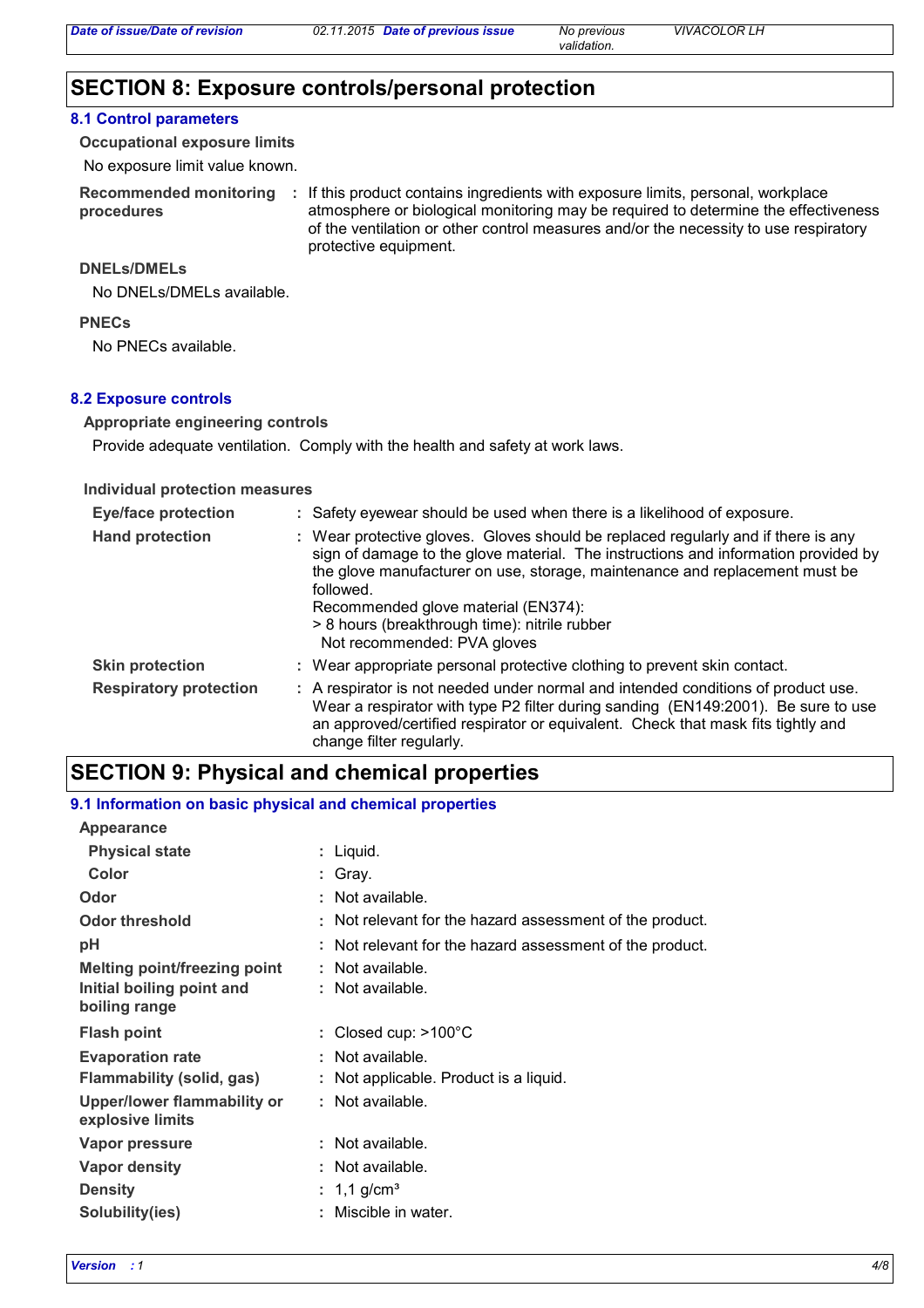| Date of issue/Date of revision                             | 02.11.2015 Date of previous issue                        | No previous<br>validation. | <b>VIVACOLOR LH</b> |
|------------------------------------------------------------|----------------------------------------------------------|----------------------------|---------------------|
| Partition coefficient: n-octanol/: Not available.<br>water |                                                          |                            |                     |
| <b>Auto-ignition temperature</b>                           | : Not available.                                         |                            |                     |
| <b>Decomposition temperature</b>                           | : Not relevant for the hazard assessment of the product. |                            |                     |
| <b>Viscosity</b>                                           | : Not relevant for the hazard assessment of the product. |                            |                     |
| <b>Explosive properties</b>                                | : No explosive ingredients present.                      |                            |                     |
| <b>Oxidizing properties</b>                                | : No oxidizing ingredients present.                      |                            |                     |

#### **9.2 Other information**

 $\mathsf{r}$ 

No additional information.

| <b>SECTION 10: Stability and reactivity</b>     |  |                                                                                                                                                               |  |  |
|-------------------------------------------------|--|---------------------------------------------------------------------------------------------------------------------------------------------------------------|--|--|
| <b>10.1 Reactivity</b>                          |  | $\therefore$ See Section 10.5.                                                                                                                                |  |  |
| <b>10.2 Chemical stability</b>                  |  | : Stable under recommended storage and handling conditions (see Section 7).                                                                                   |  |  |
| 10.3 Possibility of<br>hazardous reactions      |  | : Under normal conditions of storage and use, hazardous reactions will not occur.                                                                             |  |  |
| <b>10.4 Conditions to avoid</b>                 |  | : Avoid extreme heat and freezing.                                                                                                                            |  |  |
| 10.5 Incompatible materials                     |  | : Keep away from the following materials to prevent strong exothermic reactions:<br>oxidizing agents<br>strong acids<br>strong alkalis                        |  |  |
| <b>10.6 Hazardous</b><br>decomposition products |  | : When exposed to high temperatures, hazardous decomposition products may be<br>produced, such as carbon monoxide and dioxide, smoke, oxides of nitrogen etc. |  |  |

# **SECTION 11: Toxicological information**

#### **11.1 Information on toxicological effects**

There is no testdata available on the product itself.

The product is not classified as hazardous according to Regulation (EC) 1272/2008 as amended.

Long term exposure by inhalation may cause respiratory tract irritation. Prolonged or repeated contact can defat the skin and lead to irritation, cracking and/or dermatitis.

#### **Acute toxicity**

| <b>Product/ingredient name</b>                                                                                                                     | <b>Result</b> | <b>Species</b> | <b>Dose</b> | <b>Exposure</b> |
|----------------------------------------------------------------------------------------------------------------------------------------------------|---------------|----------------|-------------|-----------------|
| 1,2-benzisothiazol-3(2H)-<br>one                                                                                                                   | LD50 Oral     | Rat            | 1020 mg/kg  |                 |
| reaction mass of: 5-chloro-<br>2-methyl-4-isothiazolin-<br>3-one [EC no. 247-500-7]<br>and 2-methyl-2H-isothiazol-<br>3-one [EC no. 220-239-6] (3: | ILD50 Oral    | Rat            | 53 mg/kg    |                 |

Not classified.

**Irritation/Corrosion**

Not classified.

**Sensitization**

The product is not classified as sensitizing by skin contact, but it contains following preservatives or other biocides which may produce an allergic reaction:

1,2-benzisothiazol-3(2H)-one

mixture of: 5-chloro-2-methyl-4-isothiazolin-3-one [EC no. 247-500-7] and 2-methyl-2H -isothiazol-3-one [EC no. 220-239-6] (3:1)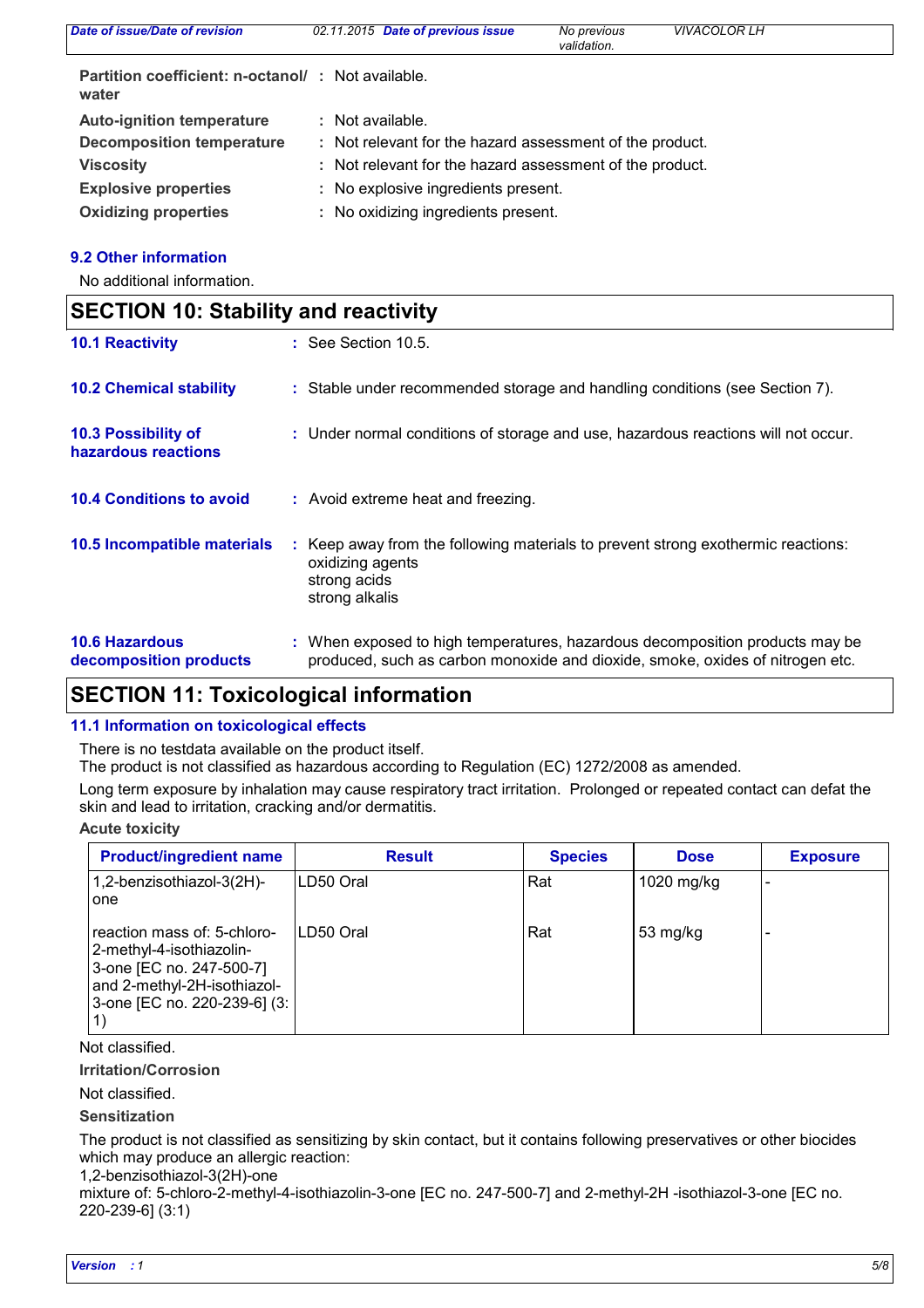*validation.*

**Carcinogenicity Mutagenicity Teratogenicity Reproductive toxicity Specific target organ toxicity (single exposure) Specific target organ toxicity (repeated exposure) Aspiration hazard** Not classified. Not classified. Not classified. Not classified. Not classified. Not classified. Not classified.

### **SECTION 12: Ecological information**

Ecological testing has not been conducted on this product. Do not allow to enter drains, water courses or soil.

The product is not classified as environmentally hazardous according to Regulation (EC) 1272/2008.

#### **12.1 Toxicity**

| <b>Product/ingredient name</b>                    | <b>Result</b>       | <b>Species</b> | <b>Exposure</b> |
|---------------------------------------------------|---------------------|----------------|-----------------|
| 1,2-benzisothiazol-3(2H)-one Acute EC50 0,11 mg/l |                     | Algae          | 72 hours        |
| <b>12.2 Persistence and</b><br>degradability      | : No specific data. |                |                 |
| <b>12.3 Bioaccumulative</b><br>potential          | : No specific data. |                |                 |
| 12.4 Mobility in soil                             |                     |                |                 |
| Soil/water partition<br>coefficient $(K_{oc})$    | : Not available.    |                |                 |
| <b>Mobility</b>                                   | : Not available.    |                |                 |
| 12.5 Results of PBT and vPvB assessment           |                     |                |                 |
| <b>PBT</b>                                        | : Not applicable.   |                |                 |
| <b>vPvB</b>                                       | : Not applicable.   |                |                 |
| 12.6 Other adverse effects                        | : Not available.    |                |                 |
| <b>SECTION 13: Disposal considerations</b>        |                     |                |                 |

#### **13.1 Waste treatment methods**

#### **Product**

**Methods of disposal :** Remove as much product as possible from the tools before cleaning. Gather residues into waste containers. Liquid residue must not be emptied into drains or sewage system, but handled in accordance with national regulations. Product residues should be left at special companies which have permission for gathering this kind of wastes.

**European waste catalogue (EWC)**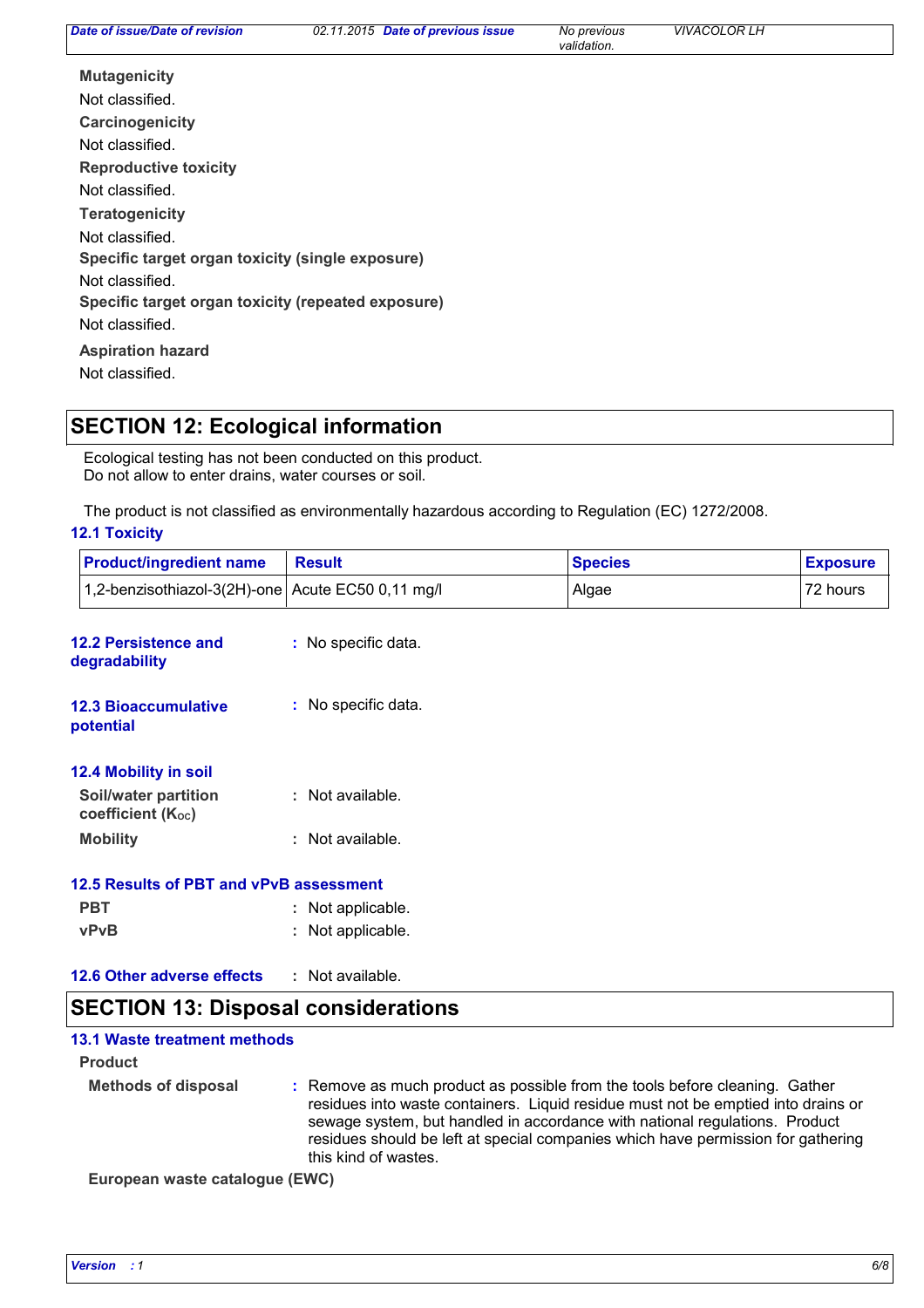| Date of issue/Date of revision | 02.11.2015 Date of previous issue | No previous | <b>VIVACOLOR LH</b> |
|--------------------------------|-----------------------------------|-------------|---------------------|
|                                |                                   | validation. |                     |

| Waste code | <b>Waste designation</b>                                       |  |  |
|------------|----------------------------------------------------------------|--|--|
| 108 01 12  | waste paint and varnish other than those mentioned in 08 01 11 |  |  |

If this product is mixed with other wastes, the original waste product code may no longer apply and the appropriate code should be assigned. For further information, contact your local waste authority.

#### **Packaging**

| <b>Methods of disposal</b> | : Empty packaging should be recycled or disposed of in accordance with national<br>regulations. |
|----------------------------|-------------------------------------------------------------------------------------------------|
|                            |                                                                                                 |

**Special precautions :** No additional information.

### **SECTION 14: Transport information**

This product is not regulated for carriage according to ADR/RID, IMDG.

|                                           | <b>ADR/RID</b> | <b>IMDG</b>    |
|-------------------------------------------|----------------|----------------|
| 14.1 UN number                            | Not regulated. | Not regulated. |
| 14.2 UN proper<br>shipping name           |                |                |
| <b>14.3 Transport</b><br>hazard class(es) |                |                |
| <b>14.4 Packing</b><br>group              |                |                |
| 14.5<br><b>Environmental</b><br>hazards   | No.            | No.            |
| <b>Additional</b><br><b>information</b>   |                |                |

**14.6 Special precautions for : Transport within user's premises: always transport in closed containers that are user** upright and secure. Ensure that persons transporting the product know what to do in the event of an accident or spillage.

**14.7 Transport in bulk according to Annex II of MARPOL 73/78 and the IBC :** Not available.

### **Code SECTION 15: Regulatory information**

**15.1 Safety, health and environmental regulations/legislation specific for the substance or mixture**

**EU Regulation (EC) No. 1907/2006 (REACH)**

**Other EU regulations**

**Europe inventory :** Not determined.

**National regulations 15.2 Chemical Safety** 

**Assessment**

This product contains substances for which Chemical Safety Assessments are still **:** required.